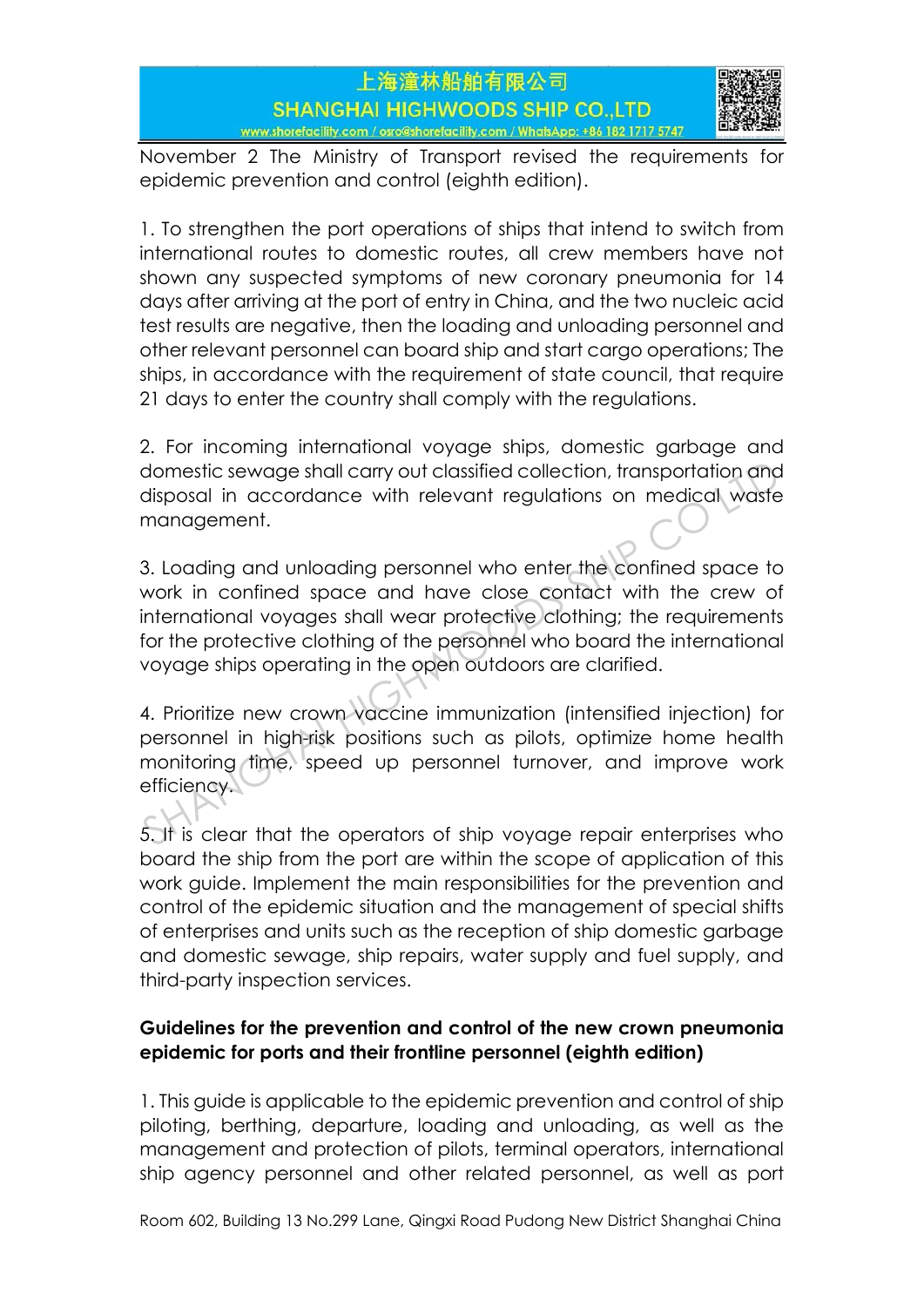

access control for operators from ship voyage repair, third-party inspection services, etc.

2. The port unit should increase the budget for epidemic prevention, determine the risk level of pilotage, port operations and boarding operations based on the port of incoming ships, cargo status, crew status, etc., and strengthen information sharing, material storage, ship-shore isolation, and channel management, Ventilation and disinfection, personal protection, terminal disinfection, emergency treatment, etc.

3. Strengthen information reporting and boarding channel management

(A) Port enterprises and pilotage agencies should strengthen cooperation and information sharing with ship agents, customs, immigration, border inspection, maritime affairs, health and other units, and formulate relevant work plans based on the following ship, cargo, and crew information. cooperation and information sharing with ship agents, customs<br>immigration, border inspection, maritime affairs, health and other units<br>and formulate relevant work plans based on the following ship, cargo<br>and crew informati

a. Information about the ship's call at the port and the dynamics of berthing and departure within 14 days before the arrival of the ship.

b. Information on basic crew conditions, physical health, new coronavirus detection, etc., crew shifts, crew disembarkation, material delivery, and personnel contact information during berthing.

c. Ship quarantine, ship epidemic prevention measures and other information.

d. Information about close contacts during the ship's berthing.

e. Operation information of domestic sewage and ballast water treatment equipment.

f. Information about refrigerated containers, bulk refrigerated goods, etc. g. Information on the disposal and transshipment of garbage from ships.

(B) Port enterprises shall register and verify personnel and vehicles entering and exiting the port, strengthen information collection, and implement closed-loop management. Personnel entering and leaving the port can pass with the green code of the health code (foreign crew members who intend to change shifts should pass the relevant departmental certification materials and the negative nucleic acid test results within 2 days). Strictly check the negative results of nucleic acid tests within 2 days for ship agents, ship repairs, third-party inspection services and other relevant personnel from outside units who boarded ships on international voyages through ports.

(C) According to relevant requirements, report the epidemic prevention and control information to the local transportation department.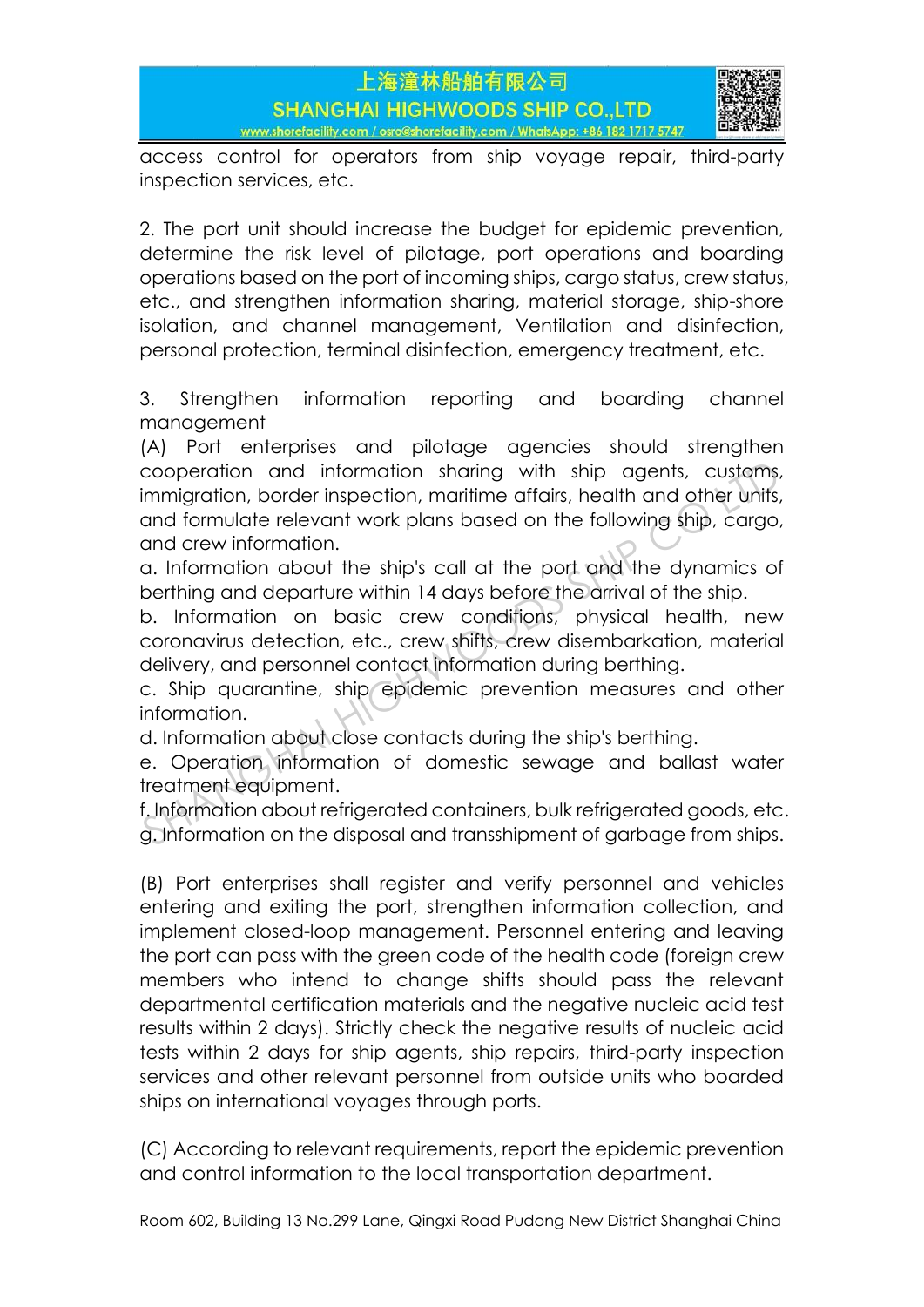

(D) For the Units (ship agents, ship repairs, third-party inspection services and other relevant units) that cause personnel infections, their personnel shall be restricted from entering specific areas of the port within 14 days, and information shall be shared among immigration office, customs, maritime safety administration (MSA) and other port administrative departments. Supervise the main responsibility for the prevention and control of the epidemic situation and the management of special shifts of enterprises and units such as the receiving and transshipment and disposal of domestic garbage and domestic sewage on ships, ship voyage repair, water supply and fuel supply, and third-party inspection services.

# 4. Standard and strict operating procedures

(A) Before the ship enters the port, pilot agencies and port companies shall evaluate the ship's epidemic risks, avoid unnecessary boarding behaviors as much as possible, and control the number of boarding personnel, especially for bulk and bulk cargo loading and unloading that require more personnel, consider reasonable shift rotation, clarify the specific protective measures and precautions of relevant operators, and implement the responsible persons.

(B) Port enterprises, through shipping companies and shipping agents, supervise and urge ships to do disinfection, ventilation and other related work, arrange personnel on duty during their stay in the port, and strictly record the "non-essential non-ashore" measures, and accurately record the identity information of the personnel embarking and disembarking, the reason for disembarking and contact information Etc. to ensure that the information is traceable. Cooperate with immigration border inspection and other port management departments to strengthen the on-site management of boarding personnel, strengthen the prevention and control of the epidemic situation at the boarding stairs, and urge the boarding personnel to take personal protection. Those who fail to perform personal protection as required are strictly prohibited from boarding. 4. Standard and strict operating procedures<br>
(A) Before the ship enters the port, pilot agencies and port companies<br>
shall evaluate the ship's epidemic risks, avoid unnecessary boarding<br>
behaviors as much as possible, and

(C) Strictly manage ships' berthing operations. After the international voyage ships are quarantined by the customs and obtained the inspection and quarantine certification documents, the shipping company or the shipping agent shall issue the crew health statement, and then the cargo operations can be carried out safely and securely. For ships that intend to switch from international routes to domestic routes must follow the requirements that after 14 days from arriving at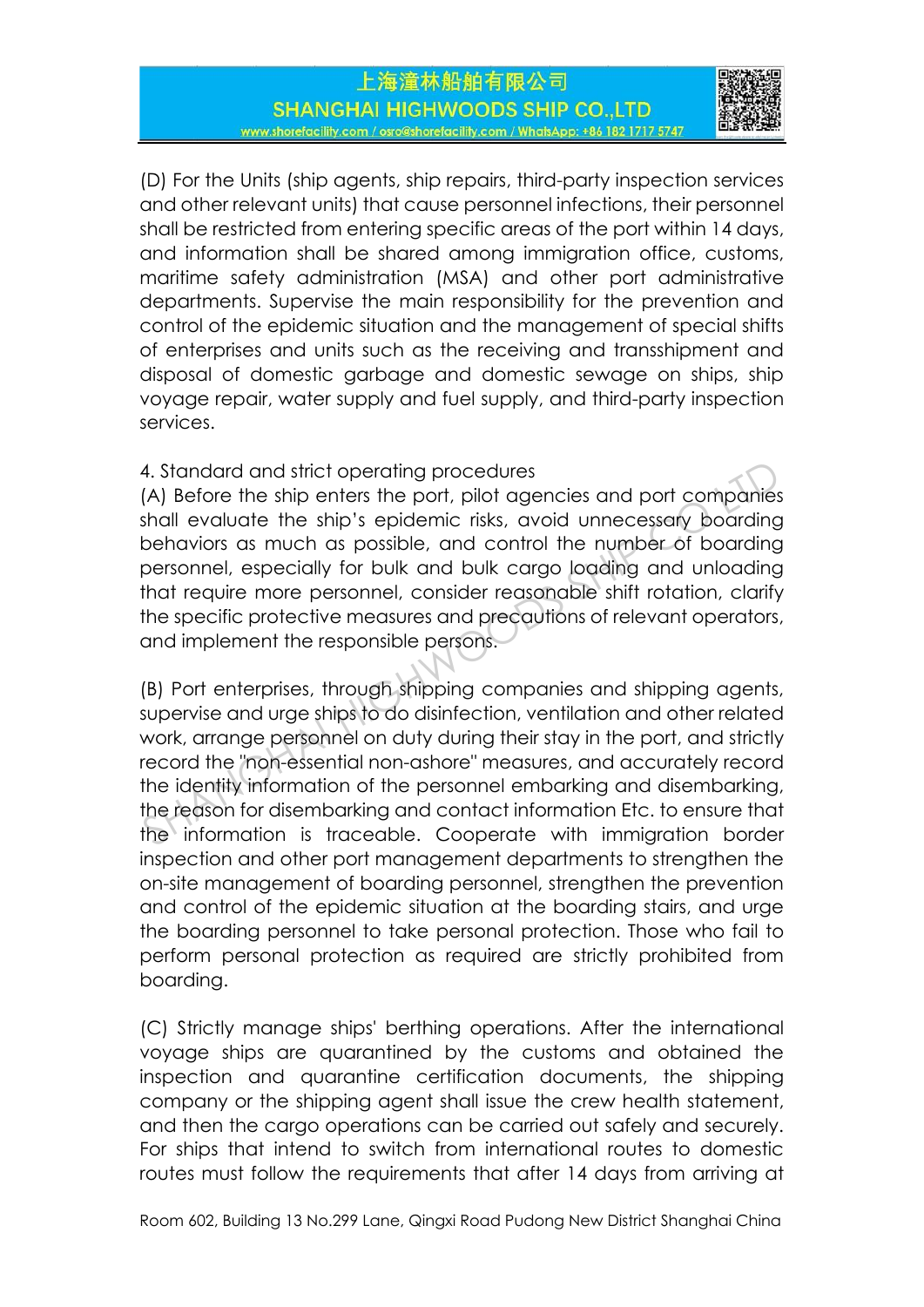

the port of entry in China, all crew members have not shown any symptoms of suspected new coronary pneumonia, and the two nucleic acid test results are both negative, and with the approval of the relevant competent authorities, then the loading and unloading personnel and other relevant personnel can board the ship; In accordance with the requirement of State Council, it takes 21 days to enter the country, those ships shall follow its regulations. If a container liner does need to board the ship in advance due to schedule reasons, the boarding operator shall take personal protection and shall not enter the crew's living area and the confined space of the ship, and shall be closed for administration before the crew's nucleic acid detection result is obtained, and shall not leave the port area. For incoming international voyage ships, domestic garbage and domestic sewage shall carry out classified collection, transportation and disposal in accordance with relevant regulations on medical waste management.

(D) Strictly implement prevention and control measures such as nondirect contact between ship and shore personnel, implement the security plan for opening port and port facilities, strengthen the management of personnel access, vehicle access, ship and port interface management, strengthen the management of boarding and disembarkation channels, and strictly control the ship-to-shore exchanges of international sailing ships. Crew members are not allowed to go ashore except for production and life necessities and emergencies. classified collection, transportation and disposal in accordance with<br>relevant regulations on medical waste management.<br>(D) Strictly implement prevention and control measures such as non-<br>direct contact between ship and sh

(E) In line with the requirements for epidemic prevention and control, and with the approval of the relevant units of the local joint prevention and control mechanism, when conducting crew shifts, ship supply, ship inspections, and emergency rescue and disposal of injured and sick crew members, port operators must cooperate with relevant units to ensure that relevant personnel enter and exit the port, administration of boarding and disembarkation, personnel and vehicles access the port should be notified in advance by the ship agent and other relevant units, and the health code inspection and temperature detection of the relevant personnel before entering the port should be strictly

implemented. Persons whose body temperature exceeds 37.3℃ are

forbidden to enter the port and this information shall be reported to the local health department in accordance with the procedures.

5. Requirements for the protection of workers

Pilots, operators boarding international voyages ships, and personnel in high-risk positions at ports such as direct contact of imported cold-chain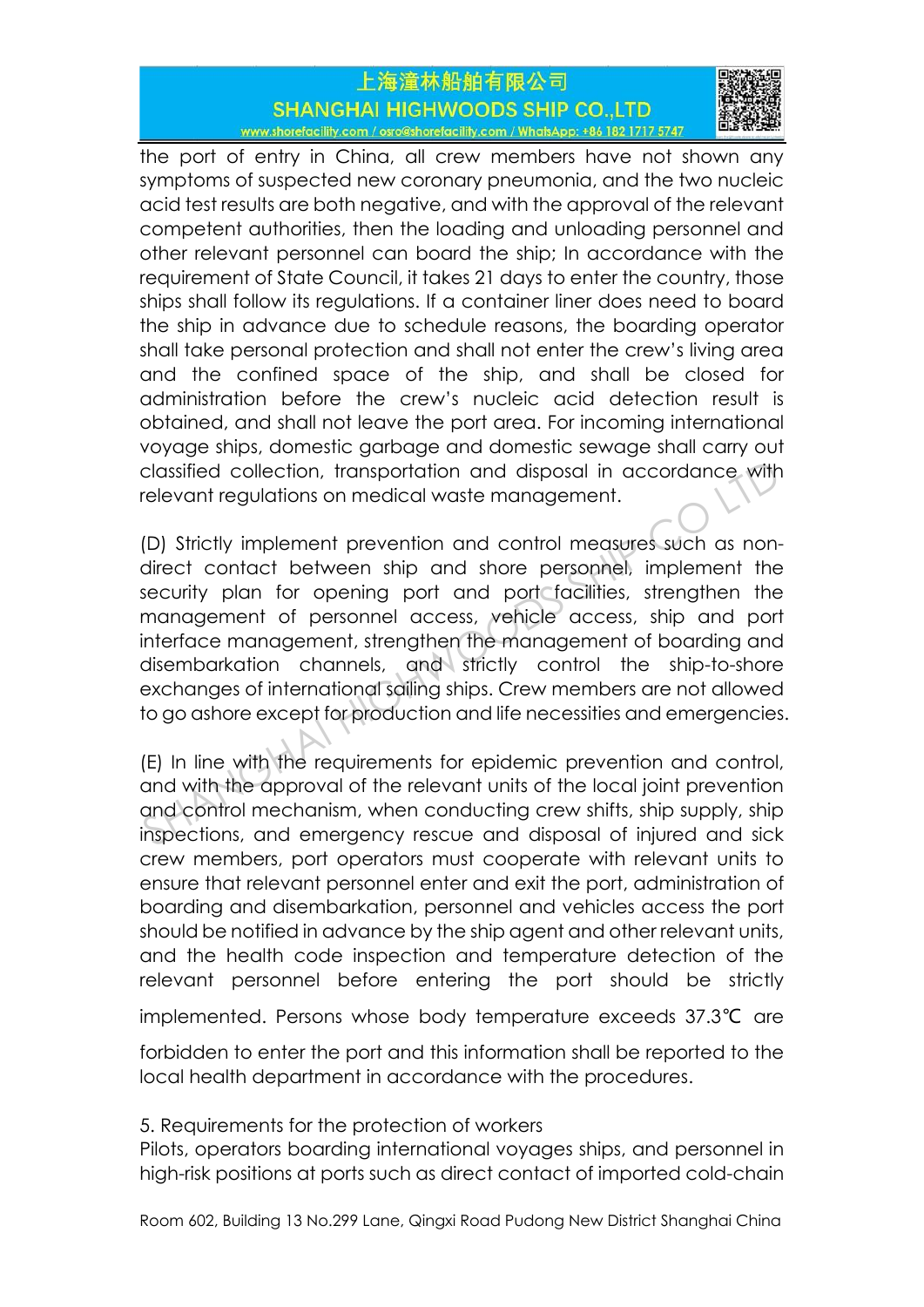

cargoes should be relatively fixed, registered, and closed-loop or closed management should be implemented. A shift system with a certain working cycle should be adopted, and centralized accommodation during the work period, closed management, strict personal protection, wear N95/KN95 masks, protective masks, anti-epidemic gloves, protective clothing and other protective equipment, point-to-point transfer between the workplace and the place of residence, avoid contact with family members and ordinary people in the community. According to regulations, a nucleic acid test will be carried out every 2 days, a nasopharyngeal swab (instead of a throat swab) can be collected once a week, a daily health monitoring zero report system will be implemented, and health will be carried out every morning and afternoon. After monitoring, people with suspicious symptoms were immediately transported to a designated medical institution in a closed loop. The remaining front-line workers can check twice a week, with an interval of more than 2 days. Arrange inspections in turn according to personnel conditions, and try to ensure that every high-risk position has personnel undergoing inspections every day. Before leaving the job, carry out a nucleic acid test; after leaving the job, carry out home health monitoring for the first 7 days. During the health monitoring period, do not go out unless necessary. Take personal protection when you go out. Do not go to places where people gather. Each personnel on the 2nd and 7th days shall carry out 1 nucleic acid test. Operators in ports and foreign trade must have fixed positions for avoiding cross-working. Pilots and other loading and unloading personnel who enter the confined space and work in close contact with the crew of international voyage ships shall strictly wear protective clothing; Outdoor operators boarding international voyage ships shall wear proper protective clothing after evaluating actual risk. Prioritize new crown vaccine immunization (intensified injection) for personnel in high-risk positions such as pilots, optimize home health monitoring time, speed up personnel turnover, and improve work efficiency. immediately transported to a designated medical institution in a closec<br>loop. The remaining front-line workers can check twice a week, with ar<br>interval of more than 2 days. Arrange inspections in turn according to<br>personne

(A) Requirements for the protection of terminal operators

a. According to the risk level of different positions, the operators shall be equipped with necessary protective equipment such as protective masks, anti-epidemic gloves, protective goggles, etc., and ask professional institutions to guide the correct use.

b. Without special circumstances, terminal operators will not board the ship or have direct contact with the crew. If you must have close contact with the crew due to work needs, try to choose an outdoor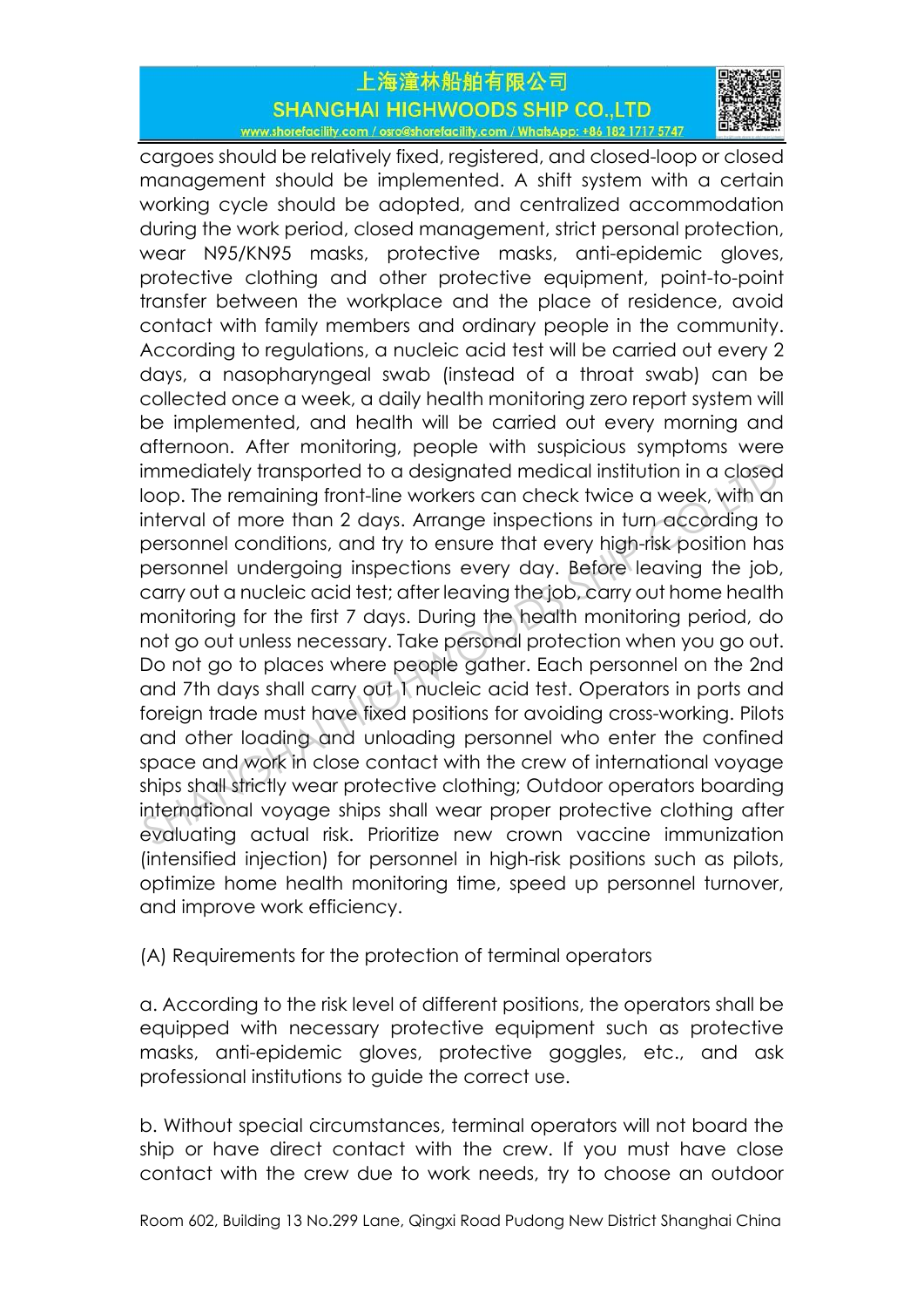



space, take personal protection, and keep a safe distance of more than 1 meter.

c. In the process of loading and unloading operations, corresponding isolation measures such as notice boards and cordon shall be adopted, and in principle, the crew is prohibited from entering the terminal operation area. When ship-shore cooperation is required, crew members should be required to correctly wear protective masks, antiepidemic gloves and other personal protective equipment, and take measures such as rotating operations or increasing operating intervals to avoid direct contact between dock personnel and crew. For crew members who really need to go ashore, body temperature should be checked.

d. During the unpacking operation of imported refrigerated containers, persons who are in direct contact with refrigerated goods should regularly check their body temperature, take strict protective measures, wear protective clothing, protective masks, anti-epidemic gloves, protective masks and other supplies throughout the process to avoid the goods close to the face or touch nose and mouth with hands, increase the frequency of detection in the epidemic area according to local regulations. If the test of refrigerated goods is positive, the loading and unloading personnel shall immediately carry out nucleic acid testing in accordance with the regulations, and treat them in accordance with the requirements of the local joint prevention and control mechanism. d. During the unpacking operation of imported refrigerated containers<br>persons who are in direct contact with refrigerated goods should<br>regularly check their body temperature, take strict protective measures<br>wear protective

e. Try to use telephone, WeChat, online video and other methods to communicate and deploy work to reduce the gathering of operators.

(B) Pilot protection requirements

The pilot agency should arrange for pilots who have completed the new crown virus vaccination to lead ships on international voyages.

a. The pilot agency has strengthened the storage and supply of epidemic prevention materials, increased the provision of medical protective masks, epidemic prevention gloves, protective goggles, protective clothing, infrared thermometers, and disinfectant and other epidemic prevention materials, and established an epidemic prevention material supply system. Strengthen the monitoring of the pilot's health status and establish a daily health status report system.

b. Pilots, shuttle vehicles, and pilot boats are relatively fixed, implement closed-loop management, and strengthen body temperature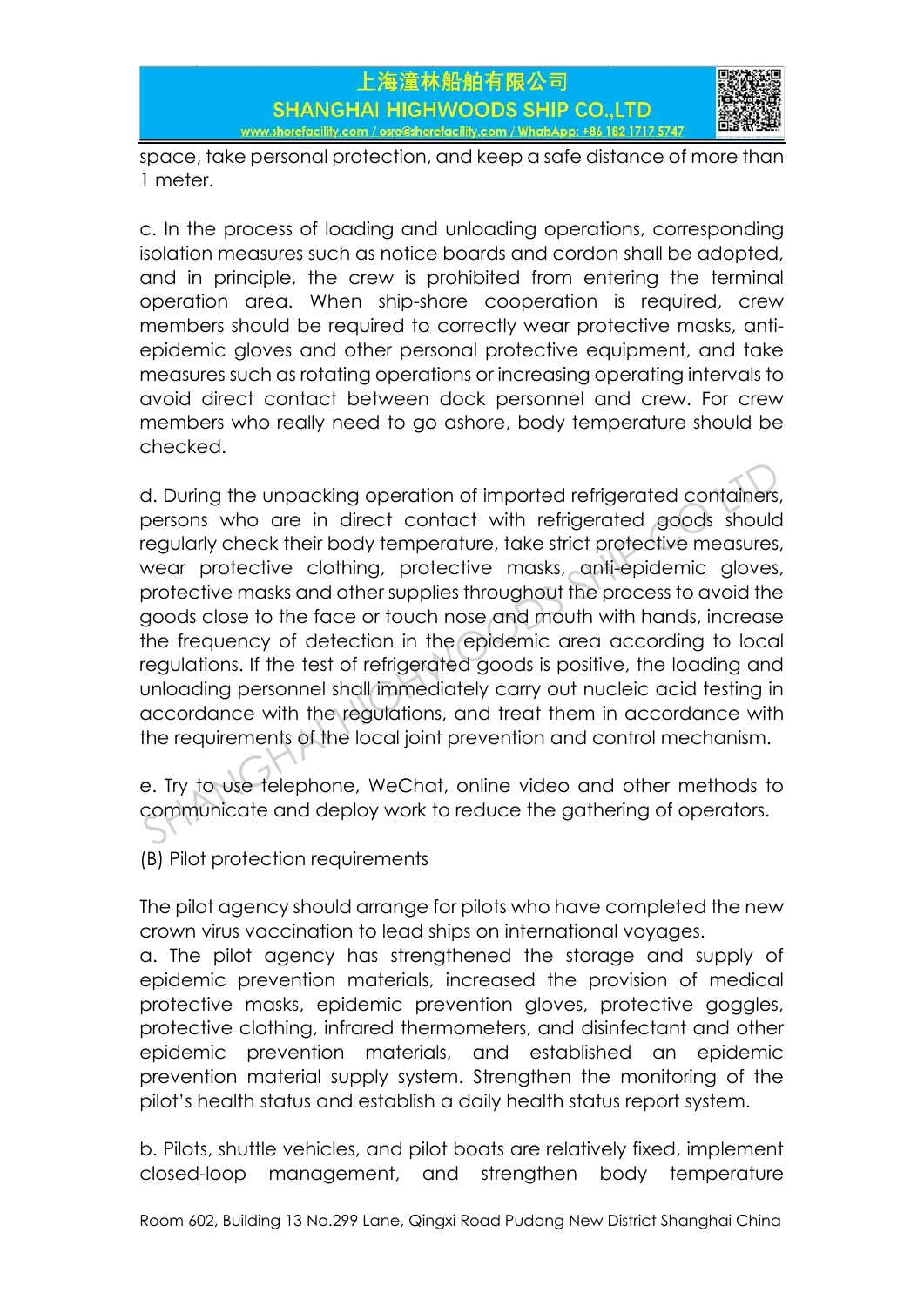

monitoring. Pilots leading mid-to-high-risk ships should wear protective clothing and other items to board the ship, and implement closed management. If the pilot ship has a crew member with a positive nucleic acid test, the pilot shall immediately conduct a nucleic acid test, and implement closed management, and perform nucleic acid test according to the requirements of the local joint prevention and control mechanism before the closure is lifted.

c. During the piloting of the ship, the pilot should determine the protection level according to the risk level of the ship in accordance with the relevant management regulations of the local joint prevention and control mechanism, and wear personal protective equipment correctly throughout the process.

d. When embarking or disembarking from the ship, try to choose outdoor passages to avoid the crew's living area.

e. During the pilotage period, the ship should be notified to control the number of people on the bridge, strengthen the ventilation of the bridge, reduce contact with the crew, and maintain a safe distance. If conditions permit, special walkie-talkies and other communication equipment should be used to avoid cross-use of communication equipment with the crew. d. When embarking or disembarking from the ship, try to choose outdoor<br>passages to avoid the crew's living area.<br>e. During the pilotage period, the ship should be notified to control the<br>number of people on the bridge, str

f. Pilots do not eat on board in principle, and should try to avoid toileting and rest on board.

g. After the pilot disembarks, disinfection measures shall be taken in accordance with regulations, and waste products such as disposable protective equipment shall be treated in a centralized manner in accordance with regulations.

h. The driver of the pilot and the crew of the transportation vessel should correctly wear protective masks, anti-epidemic gloves and other personal protective equipment, and conduct regular nucleic acid tests in accordance with the requirements of the local joint prevention and control mechanism.

(C) Port companies, international shipping agencies, ship fuel supply companies and other units that board ships through the docks require protection for boarding personnel.

Port companies, international shipping agents, ship fuel supply companies, voyage repair companies that board the ship through the

Room 602, Building 13 No.299 Lane, Qingxi Road Pudong New District Shanghai China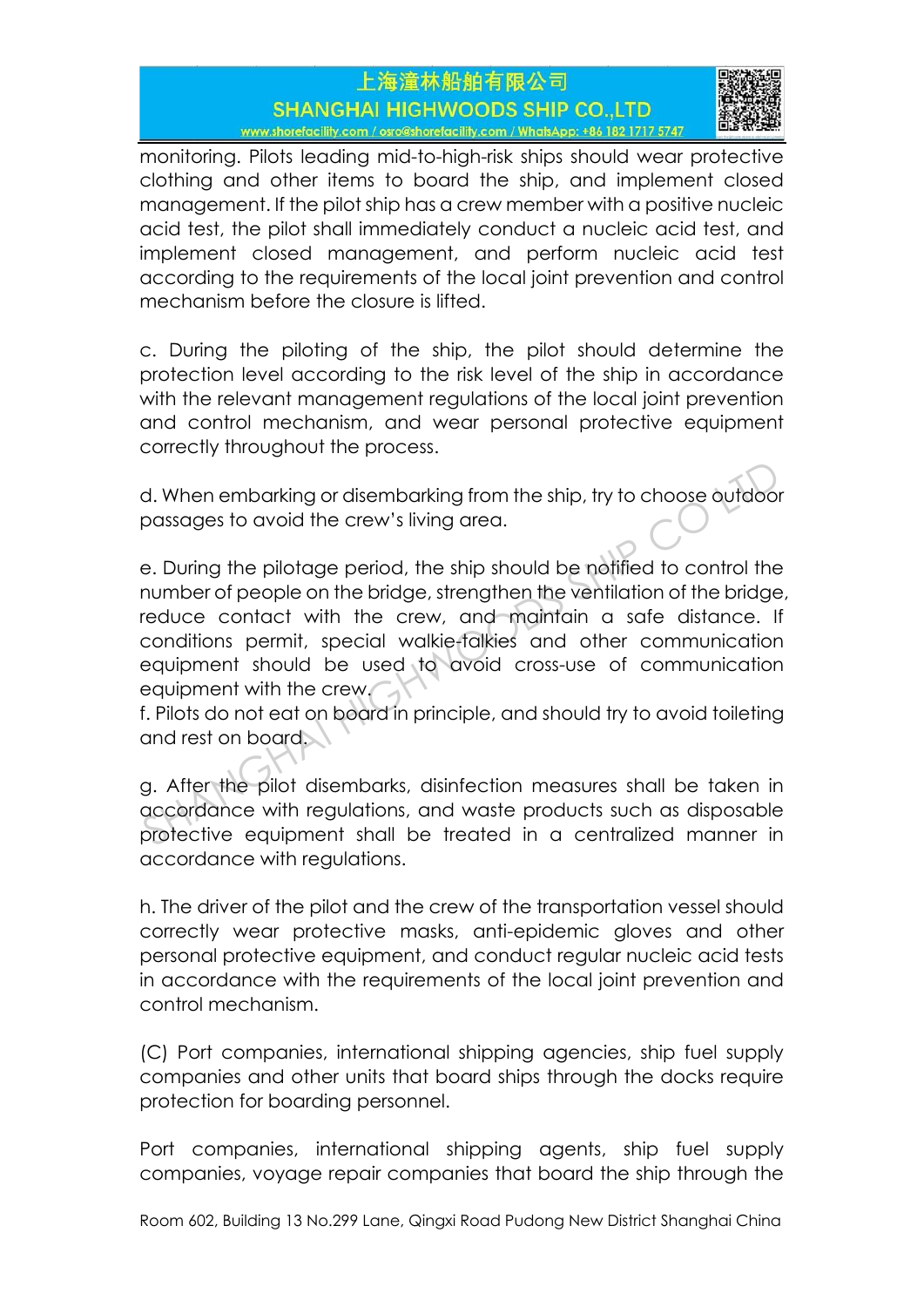

dock, and third-party inspection agencies should arrange for personnel who have completed the new crown pneumonia vaccination to board the ship.

a. The boarding personnel should wear personal protective equipment such as protective masks, anti-epidemic gloves, protective goggles, and complete body temperature detection and information registration. Operators who directly contact imported bulk refrigerated cargo should wear protective clothing, protective masks, anti-epidemic gloves, protective masks and other protective equipment throughout the entire process, avoid the cargo close to the face, touch the mouth and nose with hands, and reasonably arrange shift work hours to avoid Long-term operation causes the masks and face masks to freeze, which affects the protective effect.

b. Boarding personnel are forbidden to enter the crew's living area and reduce contact with the crew. If you really need to have close contact with the crew, you should try to choose an outdoor space, take personal protection, and keep a safe distance of more than 1 meter. Those who come into close contact with the crew of a medium-to-high-risk ship should wear protective clothing and other supplies. b. Boarding personnel are forbidden to enter the crew's living area and<br>reduce contact with the crew. If you really need to have close contact<br>with the crew, you should try to choose an outdoor space, take persona<br>protecti

c. In principle, boarding personnel do not eat on the ship, and try to avoid going to the toilet and rest on the ship, and leave the ship as soon as possible after the relevant work is completed.

d. d. After disembarking, the boarding personnel must take disinfection measures in accordance with the regulations, and the waste products such as disposable protective equipment shall be treated in a centralized manner in accordance with the regulations.

e. If the test of refrigerated goods is positive, the loading and unloading personnel shall immediately carry out nucleic acid testing and dispose of them in accordance with the requirements of the local joint prevention and control mechanism. Port enterprises, pilotage agencies, ship agency companies, voyage repair companies and third-party inspection agencies that board ships through docks shall, in accordance with relevant regulations, strengthen the handling of operators who are in direct contact with bulk refrigerated goods, personnel in close contact with crews, and pilots. , Ship agent field service, ship repair workers and other boarding personnel to properly wear and take off protective clothing for professional training, and regular inspections to ensure that key protective measures are in place.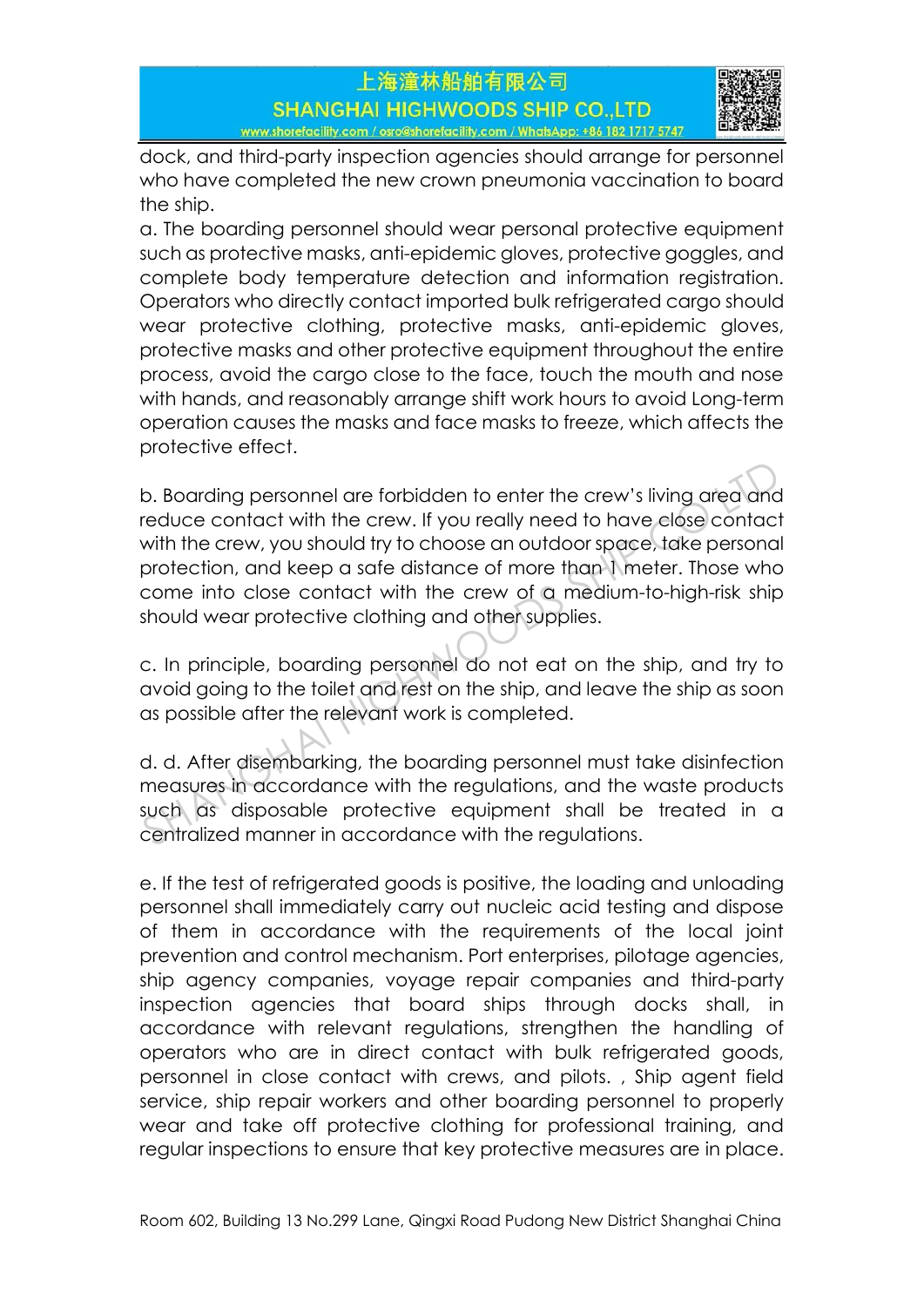



f. Strengthen environmental sanitation protection

In accordance with the "Notice on Further Strengthening the Prevention, Control and Disinfection of the New Coronary Pneumonia Epidemic" (Joint Prevention and Control Mechanism Zongfa [2021] No. 94) and other relevant requirements. Strengthen the provision of prevention and control materials such as protective equipment, disinfection products, equipment and facilities, give priority to safeguarding protective equipment, and give priority to guaranteeing manpower input. In accordance with the protection standards for high-risk areas, do a good job in the procurement, configuration, and use of epidemic protection equipment for front-line staff, and ensure that the storage, distribution, and use are in place. Anti-epidemic materials include, but are not limited to: protective masks, protective clothing, protective goggles or

protective visors, disinfectant (containing effective 250mg/L~500mg/L

chlorine disinfectant or 75% alcohol, the two shall not be mixed and used ), disinfection hand sanitizer, disinfection tissues, disposable gloves, rubber gloves, thermometers, infrared thermometers, emergency vehicles, emergency medicines, etc.

(A) Ventilation and environmental hygiene requirements.

a. Strengthen environmental ventilation. Reception halls, waiting rooms, canteens, meeting rooms, office areas and other space areas are equipped with alcohol, hand-washing disinfectants and other supplies. Open windows regularly for ventilation to maintain indoor air circulation. The frequency of ventilation is not less than 5 times a day. Less than 30 minutes. Ilmited to: <u>protective masks, protective clothing, protective goggles of protective visors, disinfectant (containing effective 250mg/Less) chlorine disinfectant or 75% alcohol, the two shall not be mixed and used ), disin</u>

b. Use air conditioners correctly. Natural ventilation is preferred. If airconditioning is used, the air supply of the air-conditioning system should be guaranteed to be safe, sufficient fresh air input should be ensured, and all exhaust air should be discharged directly to the outdoors. When the air conditioner is not in use, the return air channel should be closed. c. Keep the environment clean and sanitary. Clean up and transfer garbage in time.

d. Cooperate with relevant units to do a good job in the transshipment and treatment of domestic garbage from ships on international voyages.

(B) Cleaning and disinfection control.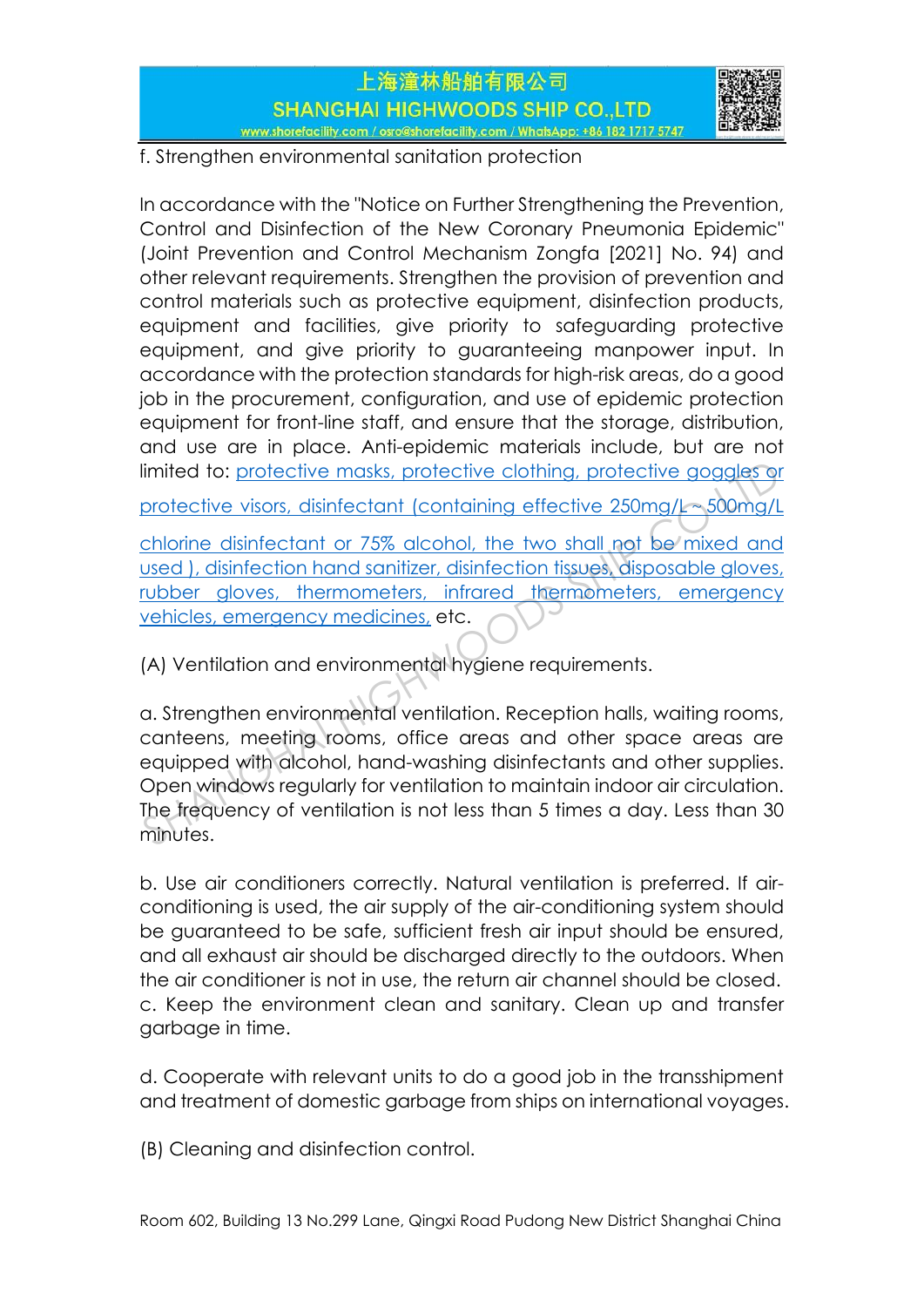

a. The vehicles and boats transporting employees should be disinfected every time.

b. Spray or wipe the surfaces of frequently touched objects (reception windows, elevator buttons, handrails, door handles, etc.) with a chlorine-

containing disinfectant containing 250mg/L ~ 500mg/L of effective

chlorine, or use disinfectant wipes Wipe.

c. Personnel gathering areas (reception halls, waiting rooms, meeting rooms, office areas, dormitories, etc.) are cleaned and disinfected no less than 3 times a day, and elevator rooms, toilets and other places are no less than 6 times a day. The disinfection operation should avoid the operation time as much as possible. For high-frequency contact surfaces (such as elevator buttons, handrails, door handles, etc.), you can spray

or wipe with a chlorine-containing disinfectant containing  $250$ mg/L $\sim$ 

500mg/L of effective chlorine, or wipe with a disinfectant wipe; Sanitary ware can be soaked or wiped and disinfected with a chlorinecontaining disinfectant with an effective chlorine content of 500mg/L. After 30 minutes of action, rinse with clean water and dry it for later use. Do not mix chlorine-containing disinfectant and alcohol disinfectant. Increase the frequency of elimination of closed places and concentrated living, dining and resting areas for imported cold chain food handlers. operation time as much as possible. For high-frequency contact surfaces<br>(such as elevator buttons, handrails, door handles, etc.), you can spray<br>or wipe with a chlorine-containing disinfectant containing 250mg/L ~<br>500mg/L

d. During the spraying of the disinfectant, the spraying area should be relatively closed to achieve the disinfection effect. After 30 minutes of spraying the disinfectant, open the windows for ventilation. After at least 10 minutes, the space area will resume normal use.

e. Strengthen the cleaning of garbage cans and other garbage containers, and disinfect them regularly. It can be sprayed or wiped with a chlorine-containing disinfectant containing available chlorine 250mg/L~500mg/L, or wiped with a disinfectant wipe.

f. The used disposable protective equipment should be collected and disposed of in a centralized manner, and the protective equipment reused by high-risk personnel such as cold chain operations should be uniformly collected and subjected to standardized disinfection treatment.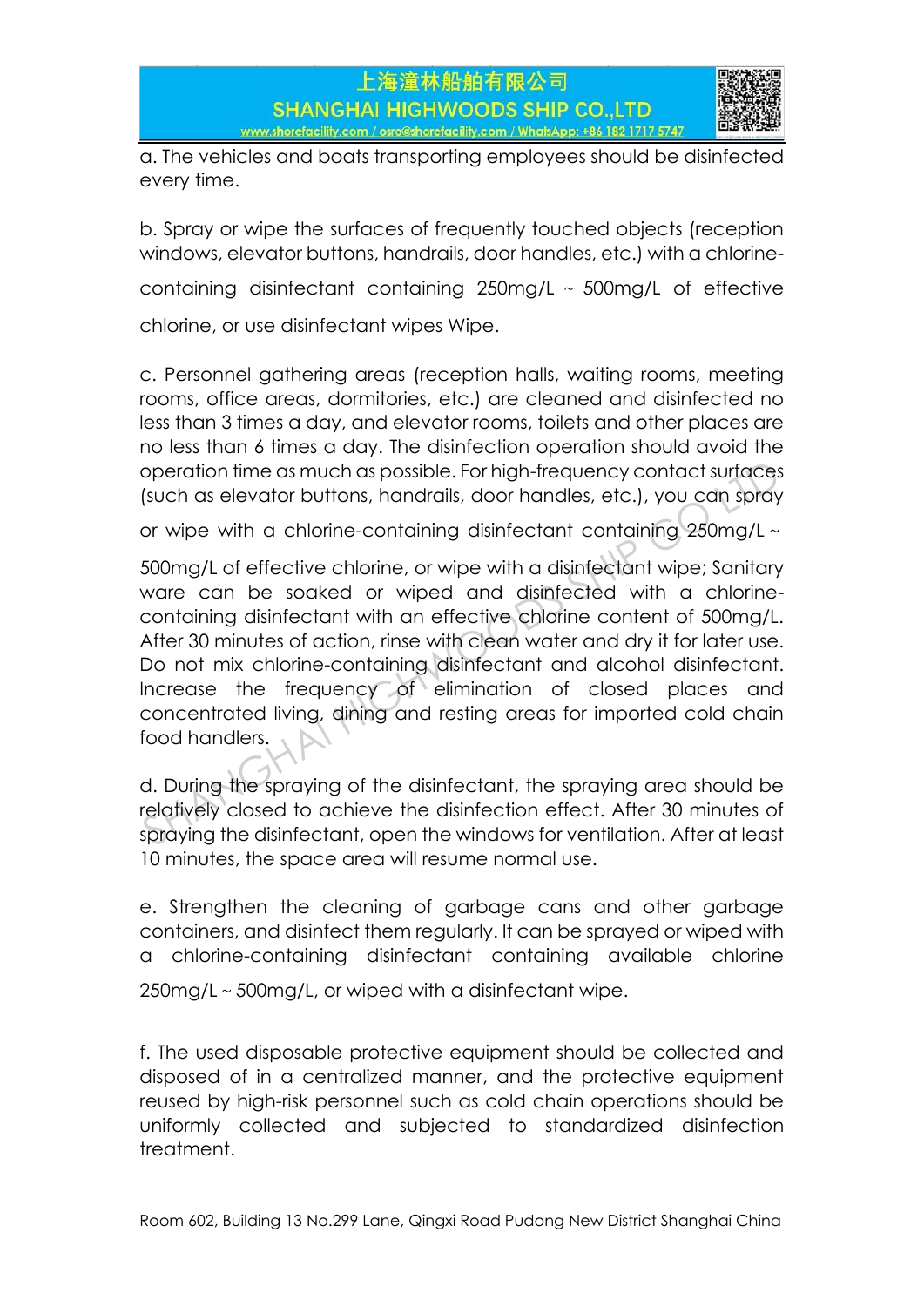

(C) Health protection requirements.

a. Set up 1 to 2 non-contact body temperature detection points at the

entrance channel, to minimize entrances and exits or maintain one-

way entrances and exits. The inspector should try their best to keep a distance of more than 1 meter from the inspected object, wear uniform, protective masks, disposable gloves or rubber gloves, and if possible, wear protective goggles or protective face screens.

b. Labor service personnel, visitors, business personnel, etc. who need to enter the site should make an appointment in advance, and those who board an international voyage ship through the port will have a negative nucleic acid result within 7 days. Both parties are required to wear protective masks to avoid handshake, hug and other physical contact, and wash hands in time.

c. The personnel gathering area shall be isolated and separated to keep a reasonable distance.

d. Use video conferencing to hold meetings and minimize on-site meetings. Participants wear protective masks at intervals of more than 1 meter to reduce concentrated meetings and control meeting time. When the meeting time is too long, keep windows open for ventilation; after the meeting, disinfect the venue, furniture, and tea utensils.

e. The canteen adopts a split meal system to avoid gathering of people. The canteen is disinfected once before and after each meal. All personnel wear protective masks to minimize contact with public goods and parts. Wash your hands frequently. When there is no clean water, use alcohol-based disinfection products (such as 75% alcohol solution) to clean your hands. wear protective masks to avoid handshake, hug and other physica<br>contact, and wash hands in time.<br>C. The personnel gathering area shall be isolated and separated to keep<br>a reasonable distance.<br>d. Use video conferencing to h

f. Use disinfectant wipes to wipe door handles, telephones, keyboards, mice, office stationery, etc.

g. Alcohol spraying and wiping operation equipment are prohibited in open flame workplaces, and alcohol disinfection of hands, shoes, and clothes is prohibited. It is recommended to use other disinfectants and disinfection paper towels for disinfection.

h. For dangerous goods operations, attention should be paid to the electrostatic hazards that may be caused by wearing protective clothing, and static elimination procedures must be carried out when entering the dangerous goods workplace.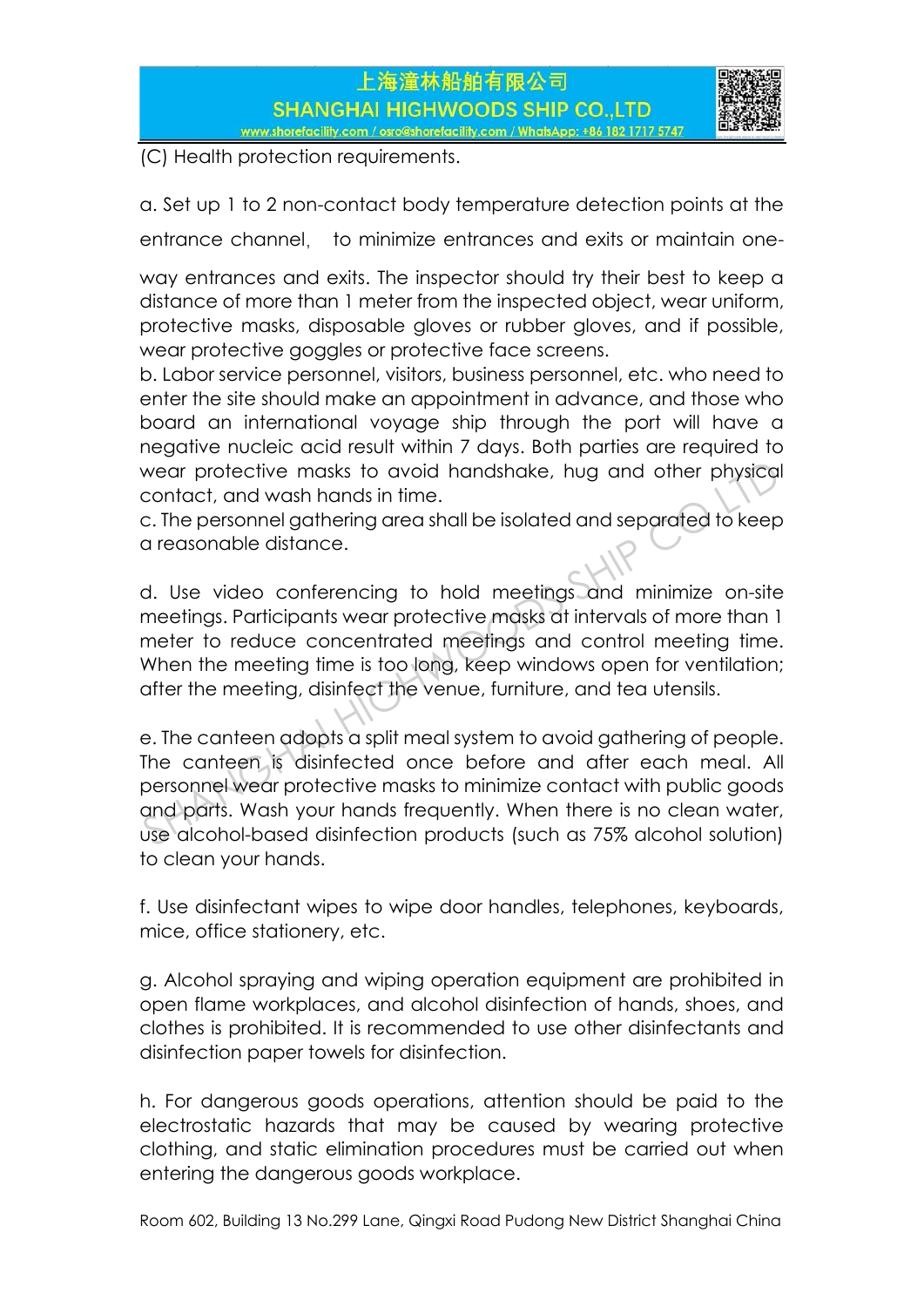

i. Carry out vehicle site elimination and personnel control in accordance with regulations, and cooperate with the customs to carry out imported refrigerated goods and imported high-risk non-cold-chain container goods for new crown virus quarantine. Port operators should be relatively fixed and centralized management in accordance with regulations, and the entire process Properly wear personal protective equipment such as protective clothing, protective goggles, protective masks, and anti-epidemic gloves for personal protection. At the same time, nucleic acid testing should be carried out regularly in accordance with the provisions of the local joint prevention and control working mechanism.

j. The port passenger terminal shall complete the relevant prevention and control work in accordance with the relevant requirements of the latest version of the "Guidelines for the Divisional and Hierarchical Prevention and Control of New Coronary Pneumonia Epidemics in Passenger Terminals and Transportation Vehicles" formulated and issued by the Ministry of Transport.

Port operations of imported cold chain foods also need to follow the "Notice on Printing and Distributing New Coronavirus Prevention and Control Technical Guidelines for Cold Chain Food Production and Operation and New Coronavirus Prevention and Control Disinfection Technical Guidelines for Cold Chain Food Production and Operation Process" (comprehensive release of joint prevention and control mechanism (2020) No. 245), "Notice on Printing and Distributing the Work Plan for Preventive and Comprehensive Disinfection of Imported Cold Chain Food" (Joint Prevention and Control Mechanism Zongfa [2020] No. 255) and "The Ministry of Transport on Printing and Distributing the New Crown of Road and Waterway Imported Cold Chain Food Logistics Virus Prevention, Control and Disinfection Technical Guidelines>" (Jiaoyun Mingdian [2020] No. 292) and other relevant requirements to do a good job in prevention, control and disinfection. and control work in accordance with the relevant requirements of the latest version of the "Guidelines for the Divisional and Hierarchica Prevention and Control of New Coronary Pneumonia Epidemics ir Passenger Terminals an

Port operations for imported high-risk non-cold-chain container cargoes also need to follow the "Notice on Printing and Distributing the Work Plan for Inspection and Preventive Disinfection of Imported High-risk Noncold-chain Container Cargo" (Joint Prevention and Control Mechanism Zongfa [2020] No. 277) and "Transportation Notice of the Ministry of Transport on Printing and Distributing the "Guidelines for Preventive Sterilization of High-risk Non-Cold-Chain Container Cargo Imported by Highways and Waterways" (Jiaoyun Mingdian [2021] No. 292) and other relevant requirements to do a good job in prevention, control and